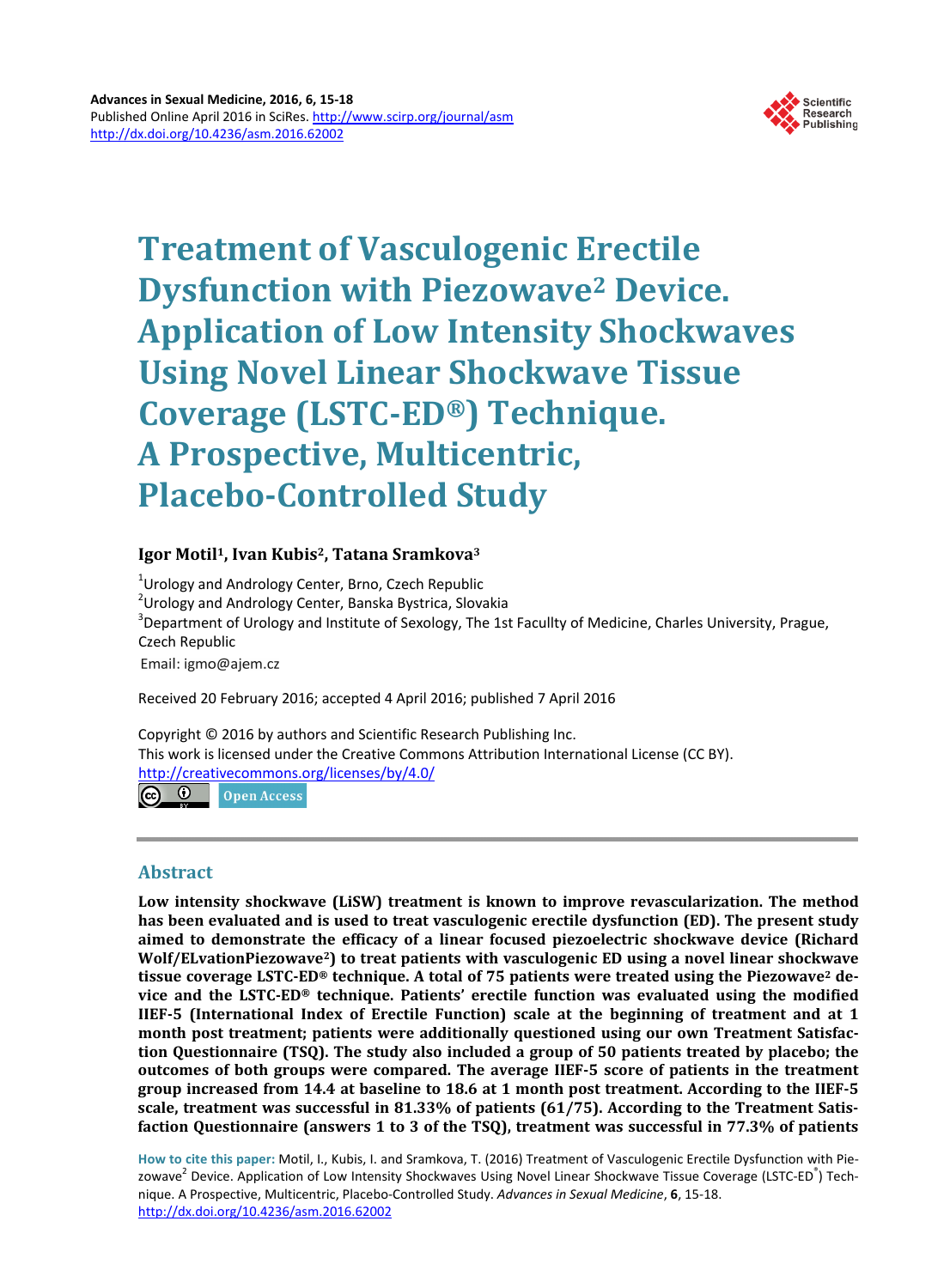**(58/75). In the placebo group of 50 patients only 5 patients showed an improvement based on IIEF score, and 8 reported an improvement based on their answers to the TSQ. No significant adverse effects were observed during treatment or in the follow-up period. The Piezowave2 device and the LSTC-ED® technique proved to be suitable and effective to treat erectile dysfunction.**

# **Keywords**

**Piezowave2, LSTC-ED®, Erectile Dysfunction, Extracorporeal Shockwaves, Low Intensity Shockwave Therapy**

# **1. Introduction**

Erectile dysfunction (ED) is defined as inability to achieve or maintain erection adequate for sexual intercourse. The association between vascular disease and erectile dysfunction has been recognized and well documented. Alterations in the vascular hemodynamics are believed to be the most common cause of organic erectile dysfunction .Vascular diseases such as diabetes mellitus or atherosclerotic vascular occlusive disease are present in up to 60% of ED patients.

It has been demonstrated that shockwaves can improve intrinsic angiogenic activity when used to treat ischemic heart disease [\[](#page-3-0)1]. Current methods for treating vasculogenic ED aim to reduce symptoms rather than reverse the cause of the disorder, which in most cases is due to disorders affecting arterial inflow, so the use of shockwaves to treat ED has been evaluated  $\lceil 2 \rceil$   $\lceil 3 \rceil$  using a modified orthopedic device  $\lceil 4 \rceil$ . The present study aims to assess the safety and efficacy of a shockwave device, the Piezowave² device of Richard Wolf GmbH, which offers substantially superior treatment parameters and organ coverage using a new Linear Shockwave Tissue Coverage LSTC-ED® technique.

The study was conducted in accordance with the principles of the Helsinki Declaration, and approved by the Ministry of Health of the Czech Republic and by the 1st Faculty of Medicine, Charles University. The survey was administered anonymously by trained researchers under the supervision of Institute of Sexology, the 1st Faculty of Medicine, Charles University. All respondents gave consent to participate.

## **2. Patients and Methods**

This study was a prospective, multicenter, placebo-controlled study. The study consisted of a screening phase, a treatment phase and follow-up at 1 month. In the screening phase, 157 patients arrived for physical examination and their medical history was recorded. Only heterosexual men aged between 36 and 71 years with vasculogenic ED for at least 6 months, an International Index of Erectile Function (IIEF-5) score of 7 to 21 while on PDE5-I, and in a stable heterosexual relationship since at least 6 months were recruited to the study.

Vasculogenic ED was assessed by measuring of Cardio-ankle vascular index (CAVI) which is an excellent indicator of arterial stiffness. CAVI has been widely applied clinically to assess arterial stiffness [\[5\].](#page-3-4)

All 75 (+50 placebo group) recruited patients were responders to phosphodiesterase type 5 inhibitors (PDE5-I) and use PDE5-I prior to and during the treatment as usual.

Exclusion criteria were hormonal, neurological or psychological pathology; prior radical prostatectomy; unstable medical, psychiatric and/or spinal cord injury; penile abnormality; clinically significant chronic hematological disease; use of anti-androgens, treatment for cancer in the past 5 years; radiotherapy of the pelvic region.

All patients completed the baseline evaluation questionnaire which consisted of 5 questions from the modified IIEF-5.

This questionnaire consists of 5 questions on erectile function; the IIEF-5 scale ranges from 1 - 25 points, with some level of ED considered to be present for scores below 21 points.

The newly designed TSQ questionnaire comprised the 4 questions shown below. This questionnaire had been created by us to be able to evaluate treatment results and satisfaction more precisely and it proved to be very understandable for all patients.

Both questionnaires were also used to evaluate treatment one month after treatment had ended.

Treatment consisted of four weekly sessions using the LSTC-ED® technique. The technique covers the entire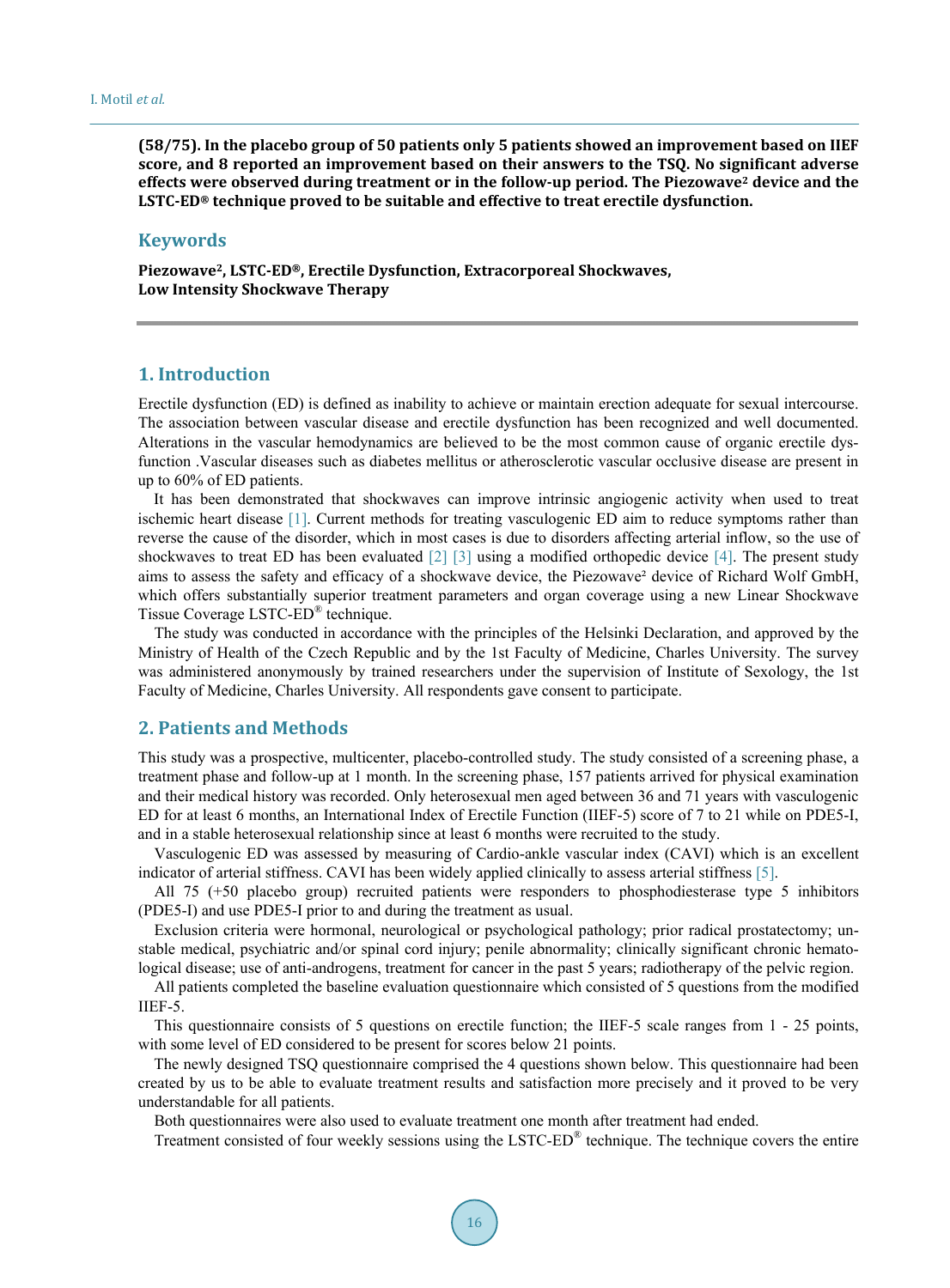organ and was developed and introduced in 2014 at our department based on our experiences with appropriate LiSW devices. In each session 4000 shocks of 0.16 mJ/mm<sup>2</sup> were applied. The wave focus penetration depth was set to 10 - 15 mm. Shocks were applied to the corpora cavernosa (2000) and the crus of the penis (2000). The treatment areas were the same in each session, so that by the end of the full course of treatment (4 sessions) the total number of applied shocks was 16,000. Each session lasted 8.3 minutes, and the total treatment time was 33 minutes, with the total energy applied amounting to 2560 mJ.

50 patients in the placebo group were given the same treatment regimen; however, the device was switched off and a typical shockwave sound recording (MP3 file) was played through external speakers. During treatment as well as during the first month following treatment, all patients took PDE5-I where necessary. Follow-up was done 1 month post treatment. The primary criterion of success was defined as an increase in IIEF-5 score from baseline to follow-up at 1 month after treatment, with the severity of symptoms graded according to the minimal clinically important differences in the erectile function domain of the International Index of Erectile Function scale (IIEF-5) [\[6\],](#page-3-5) modified as shown in **[Table](#page-2-0) 1**.

#### **3. Assessed Device**

The Piezowave<sup>2</sup> of Richard Wolf GmbH and Elvation Medical GmbH differs from other shockwave devices in that it offers full organ coverage and superior treatment parameters. The device uses piezoelectric elements (rather than electrohydraulic or electromagnetic principles) to generate shockwaves and linear double layer technology to apply shockwaves to the target area. In linear shockwave therapy (LSWT), the treatment area is 46 mm long and 4 mm wide with a penetration depth into the target organ of 5 - 20 mm. Shocks are delivered at a maximum rate of 480 PPM (8 Hz), resulting in shorter treatment sessions than with other shockwave devices.

These characteristics combined with the LSTC-ED® technique allowed sufficient energy to be applied to the whole penile area in a very short space of time.

#### **4. Results**

157 patients were initially examined before patient selection. Finally a total of 75 (+50) middle-aged men (mean age: 56.5 years, range: 35 - 70 years) with vasculogenic ED were recruited and finished the study. There were no drop-off patients.

71% of patients suffered from comorbidities such as diabetes (18%), hypertension (36%), dyslipidemia (21%) or coronary heart disease (3%). According to results obtained with the IIEF-5 scale, treatment was successful in 81.33 % of patients (61/75).

Our original TSQ questionnaire consisted of 4 questions:

Q1. I was: 1) very satisfied; 2) fairly satisfied; 3) satisfied; 4) rather unsatisfied; 5) unsatisfied with the effect of treatment;

Q2. Treatment was: 1) painless; 2) slightly uncomfortable; 3) neutral; 4) rather uncomfortable; 5) uncomfortable;

Q3. My sexual life after the treatment is: 1) much better; 2) substantially improved; 3) better; 4) not much improved; 5) not improved;

Q4. I would: 1) definitely recommend this treatment; 2) probably recommend this treatment; 3) recommend this treatment; 4) rather not recommend this treatment; 5) not recommend this treatment to other patients.

<span id="page-2-0"></span>Based on the answers to these questions, 58 of 75 patients (77.3%) showed themselves to be satisfied or very

**Table 1.** The success criteria of this study-modified from: Rosen RC, Allen KR, Ni X, Araujo AB, Minimal clinically important differences in the erectile function domain of the International Index of Erectile Function scale, European Urology, November 2011, 60(5): 1010-1016.

| <b>IIEF-5 Baseline Score</b> | <b>Success Factor</b>           |
|------------------------------|---------------------------------|
| $5 - 8$                      | Improvement of 7 Points or More |
| $9 - 14$                     | Improvement of 5 Points or More |
| $15 - 21$                    | Improvement of 2 Points or More |